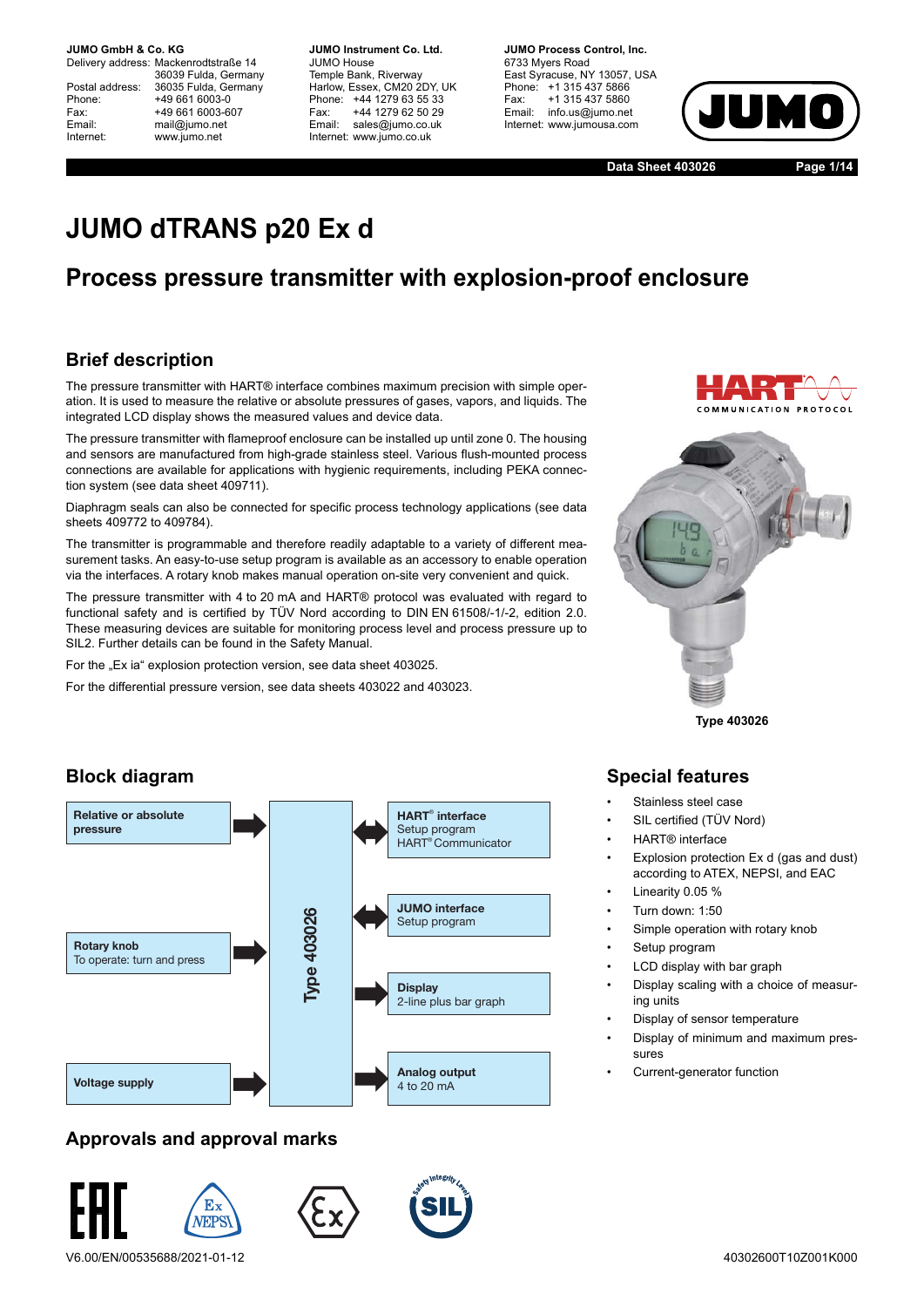Delivery address: Mackenrodtstraße 14 36039 Fulda, Germany<br>Postal address: 36035 Fulda, Germany Phone: +49 661 6003-0<br>
Fax: +49 661 6003-6<br>
Email: mail@jumo.net +49 661 6003-607 Email: mail@jumo.net<br>Internet: www.iumo.net www.jumo.net

**JUMO Instrument Co. Ltd.** JUMO House Temple Bank, Riverway<br>Harlow, Essex, CM20 2DY, UK Phone: +44 1279 63 55 33<br>Fax: +44 1279 62 50 29 +44 1279 62 50 29 Email: sales@jumo.co.uk Internet: www.jumo.co.uk

**JUMO Process Control, Inc.** 6733 Myers Road East Syracuse, NY 13057, USA<br>Phone: +1 315 437 5866<br>Fax: +1 315 437 5860 Fax: +1 315 437 5860<br>Email: info.us@jumo.net Internet: www.jumousa.com



**Data Sheet 403026 Page 2/14**

# **Technical data**

### **General Information**

| Reference conditions                   | DIN EN 60770 and DIN EN 61298                                                                                                                  |
|----------------------------------------|------------------------------------------------------------------------------------------------------------------------------------------------|
| Ambient temperature                    | 22 °C ±5 K                                                                                                                                     |
| Air pressure                           | 1000 hPa (±25 hPa)                                                                                                                             |
| Voltage supply                         | <b>DC 24 V</b>                                                                                                                                 |
| <b>Burden</b>                          | 50 $\Omega$                                                                                                                                    |
| Sensor system                          | Silicon sensor with stainless steel separating diaphragm                                                                                       |
| Pressure transfer medium               |                                                                                                                                                |
| For measuring system filling medium 0  | Without transfer medium                                                                                                                        |
| For measuring system filling medium 1  | Silicon oil, FDA compliant                                                                                                                     |
| Admissible load changes                | > 10 million                                                                                                                                   |
| Position                               |                                                                                                                                                |
| Mounting position                      | Any                                                                                                                                            |
| Calibration position                   | Device upright, process connection at the bottom                                                                                               |
| Zero offset depending on position      | A zero offset is possible on-site or via setup.                                                                                                |
| Display <sup>a</sup>                   | LCD, two-line with bar graph                                                                                                                   |
| Alignment                              | Display unit rotatable in 90° steps                                                                                                            |
|                                        | Housing rotatable ±160°                                                                                                                        |
| Size                                   | Display 22 $\times$ 35 mm, font size 7 mm/5 digits                                                                                             |
| Color                                  | <b>Black</b>                                                                                                                                   |
| Portrayable measuring units            |                                                                                                                                                |
| Input pressure                         | mH <sub>2</sub> O, inH <sub>2</sub> O, inHg, ftH <sub>2</sub> O, mmH <sub>2</sub> O, mmHg, psi, bar, mbar, kg/cm <sup>2</sup> , kPa, Torr, MPa |
| Measured value                         | % or scaled with freely adjustable measuring unit                                                                                              |
| Output current                         | mA                                                                                                                                             |
| Sensor temperature                     | °C, °F                                                                                                                                         |
| Additional display data                | Minimum pressure, maximum pressure, error, overrange, underrange, operating hours, device pa-<br>rameters                                      |
| Operation                              |                                                                                                                                                |
| On-site                                | With rotary knob and LCD                                                                                                                       |
| Setup program                          | Via interface                                                                                                                                  |
| Interface                              |                                                                                                                                                |
| Standard                               | JUMO interface <sup>b</sup>                                                                                                                    |
| For output 410 (4 to 20 mA with HART®) | JUMO interface <sup>b</sup> and HART <sup>®</sup> interface                                                                                    |

 $\overline{a}$  optional; SIL version only available with display<br>  $\overline{b}$  The ILIMO interface may not be used in a note

The JUMO interface may not be used in a potentially explosive area! In such a case the device can be operated via the rotary knob or the HART® interface.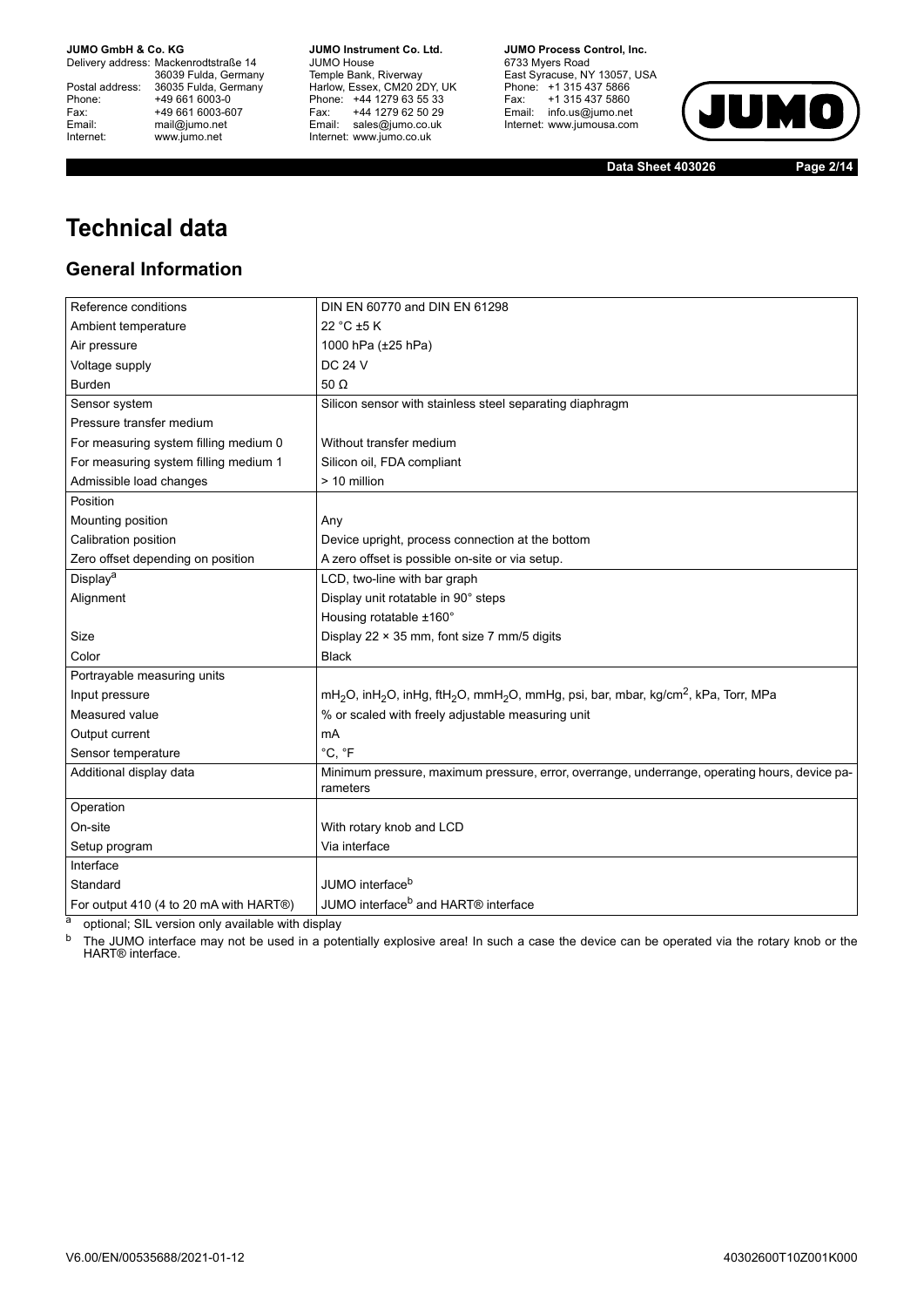Delivery address: Mackenrodtstraße 14 36039 Fulda, Germany<br>Postal address: 36035 Fulda, Germany Phone: +49 661 6003-0<br>
Fax: +49 661 6003-6<br>
Email: mail@jumo.net +49 661 6003-607 Email: mail@jumo.net<br>Internet: www.iumo.net www.jumo.net

**JUMO Instrument Co. Ltd.** JUMO House Temple Bank, Riverway<br>Harlow, Essex, CM20 2DY, UK<br>Phone: +44 1279 63 55 33 Fax: +44 1279 62 50 29<br>Email: sales@jumo.co.uk Internet: www.jumo.co.uk

**JUMO Process Control, Inc.** 6733 Myers Road East Syracuse, NY 13057, USA<br>Phone: +1 315 437 5866<br>Fax: +1 315 437 5860 Email: info.us@jumo.net Internet: www.jumousa.com



**Data Sheet 403026 Page 3/14**

#### **Input**

| Relative pressure       |                      |                |                    |                    |                    |                    |                    |                    |              |  |
|-------------------------|----------------------|----------------|--------------------|--------------------|--------------------|--------------------|--------------------|--------------------|--------------|--|
| Nominal measuring range | $-0.6$ to $+0.6$ bar |                |                    | $-1$ to $+2.5$ bar |                    | $-1$ to $+4$ bar   |                    | $-1$ to $+10$ bar  |              |  |
| Overload capability     | 6 bar                |                |                    | 15 bar             |                    | 30 bar             |                    | 60 bar             |              |  |
| Burst pressure          | 12 bar               |                | 30 bar             |                    | 60 bar             |                    |                    | 100 <sub>bar</sub> |              |  |
| Relative pressure       |                      |                |                    |                    |                    |                    |                    |                    |              |  |
| Nominal measuring range | $-1$ to $+25$ bar    |                | $-1$ to $+100$ bar |                    |                    | $-1$ to $+250$ bar |                    | $-1$ to $+600$ bar |              |  |
| Overload capability     | 150 <sub>bar</sub>   |                | 300 bar            |                    |                    | 600 bar            |                    |                    | 1200 bar     |  |
| Burst pressure          | 250 bar              |                | $400$ bar          |                    |                    | 700 bar            |                    | 2000 bar           |              |  |
|                         |                      |                |                    |                    |                    |                    |                    |                    |              |  |
| Absolute pressure       |                      |                |                    |                    |                    |                    |                    |                    |              |  |
| Nominal measuring range | $0$ to $0.6$ bar     | $0$ to 2.5 bar |                    | $0$ to 4 bar       |                    | 0 to 10 bar        | 0 to 25 bar        |                    | 0 to 100 bar |  |
| Overload capability     | 6 bar                | 15 bar         |                    | 30 bar             | 60 bar             |                    | 150 <sub>bar</sub> |                    | 300 bar      |  |
| Burst pressure          | 12 bar               | 30 bar         |                    | 60 bar             | 100 <sub>bar</sub> |                    | 250 bar            |                    | 400 bar      |  |

## **Output**

| Analog output                                                           |                                                                                                                         |
|-------------------------------------------------------------------------|-------------------------------------------------------------------------------------------------------------------------|
| For output 410<br>$(4 \text{ to } 20 \text{ mA with HART}$ <sup>®</sup> | 4 to 20 mA, two-wire with HART® version 7<br>(optionally with HART® version 5, extra code 932, always with SIL version) |
| Jump response time T60                                                  | $\leq$ 190 ms without attenuation                                                                                       |
| Attenuation                                                             | Adjustable 0 to 100 s                                                                                                   |
| Burden                                                                  |                                                                                                                         |
| For output 410<br>$(4 \text{ to } 20 \text{ mA with HART@})$            | Burden $\leq$ (U <sub>B</sub> -12 V) ÷ 0.022 A; additional: min. 250 $\Omega$ , max. 1100 $\Omega$                      |

### **Voltage supply**

Voltage supply DC 12 to 36 V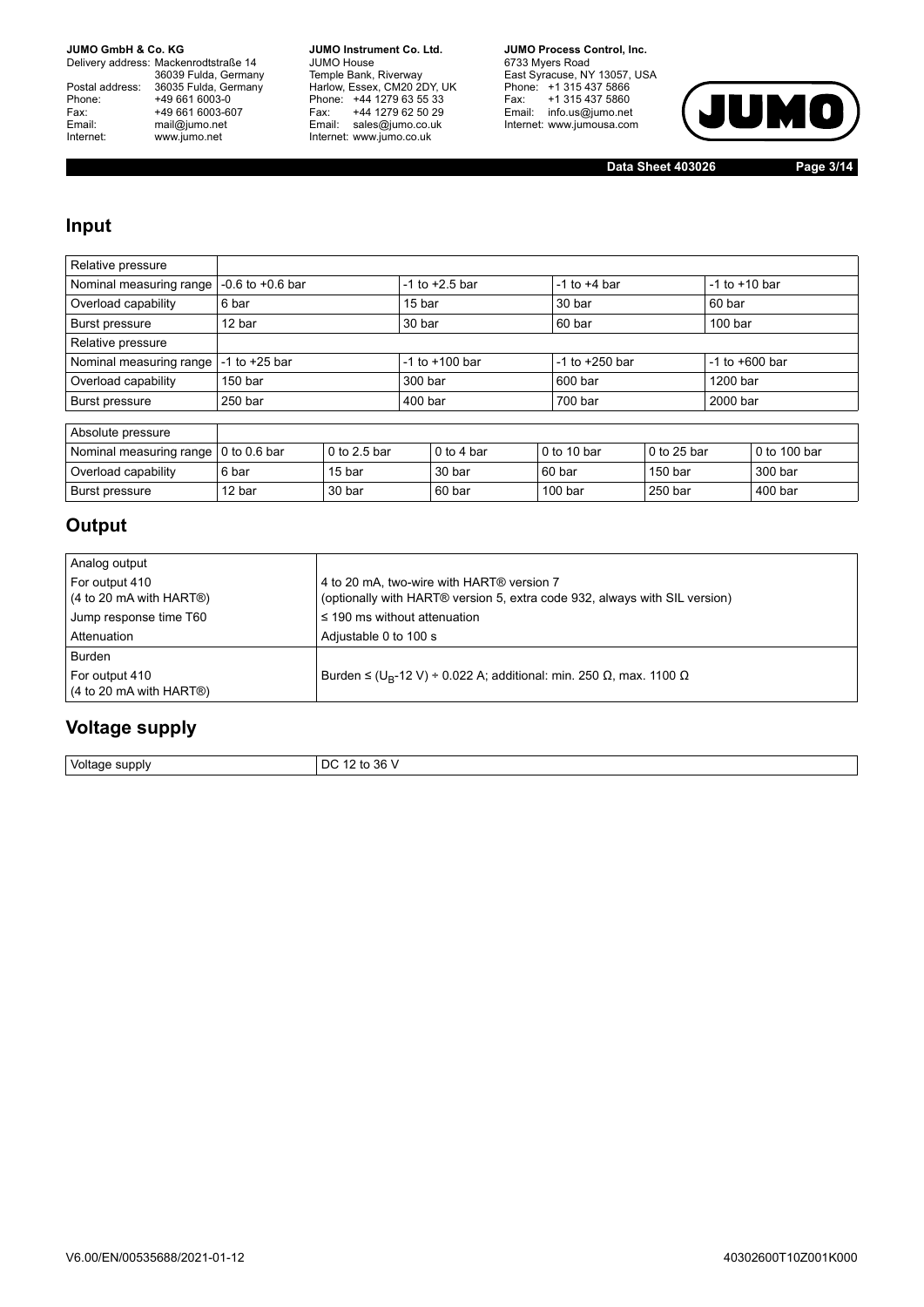Delivery address: Mackenrodtstraße 14 36039 Fulda, Germany<br>Postal address: 36035 Fulda, Germany Phone: +49 661 6003-0<br>
Fax: +49 661 6003-6<br>
Email: mail@jumo.net +49 661 6003-607 Email: mail@jumo.net<br>Internet: www.iumo.net www.jumo.net

**JUMO Instrument Co. Ltd.** JUMO House Temple Bank, Riverway<br>Harlow, Essex, CM20 2DY, UK<br>Phone: +44 1279 63 55 33 Fax: +44 1279 62 50 29<br>Email: sales@jumo.co.uk Internet: www.jumo.co.uk

**JUMO Process Control. Inc.** 6733 Myers Road East Syracuse, NY 13057, USA<br>Phone: +1 315 437 5866<br>Fax: +1 315 437 5860 Email: info.us@jumo.net Internet: www.jumousa.com



**Data Sheet 403026 Page 4/14**

## **Mechanical features**

| Process connection                               |                                                                       |
|--------------------------------------------------|-----------------------------------------------------------------------|
| <b>Materials</b>                                 |                                                                       |
| For process connection 20                        | 316 L for front-flush process connections                             |
| (stainless steel)                                | Otherwise 316 Ti                                                      |
| For process connection 82                        | 2.4819 NiMo                                                           |
| (HASTELLOY®)                                     |                                                                       |
| Surface                                          | $Ra \leq 0.8$ µm                                                      |
| Process seal                                     |                                                                       |
| Process connection 571                           | <b>FPM</b>                                                            |
| G 3/4 front-flush) and<br>process connection 652 |                                                                       |
| (tank connection with grooved union nut)         |                                                                       |
| For process connection 997                       | FDA compliant: FPM, VMQ, EPDM as an option, see data sheet 409711     |
| (JUMO PEKA)                                      |                                                                       |
| For all other process connections                | No seal                                                               |
| <b>Measuring membranes</b>                       |                                                                       |
| For material lid 20 (stainless steel)            | 1.4542 for -1 to +250 bar relative pressure (measuring range 508) and |
|                                                  | -1 to +600 bar relative pressure (measuring range 516)                |
|                                                  | Otherwise 316 L                                                       |
| For material lid 82 (plastic)                    | 2.4819 NiMo                                                           |
| Surface                                          | $Ra \leq 0.8$ µm                                                      |
| Housing                                          |                                                                       |
| Housing material                                 | Precision casting 1.4408                                              |
| Cover material                                   | Precision casting 1.4408, seal FPM                                    |
| Material of control knob                         |                                                                       |
| For operation 0                                  |                                                                       |
| (without control knob)                           |                                                                       |
| For operation 1                                  | <b>PA</b>                                                             |
| (with control knob)                              |                                                                       |
| Explosion protection                             | EC type examination certificate SEV 10 ATEX 0127 X                    |
|                                                  | II 1/2G Ex d IIC T6  T4 Ga/Gb<br>Œx)                                  |
|                                                  | II 2D Ex tb IIIC T105 °C Db                                           |
| Weight                                           | Approximately 1.6 kg                                                  |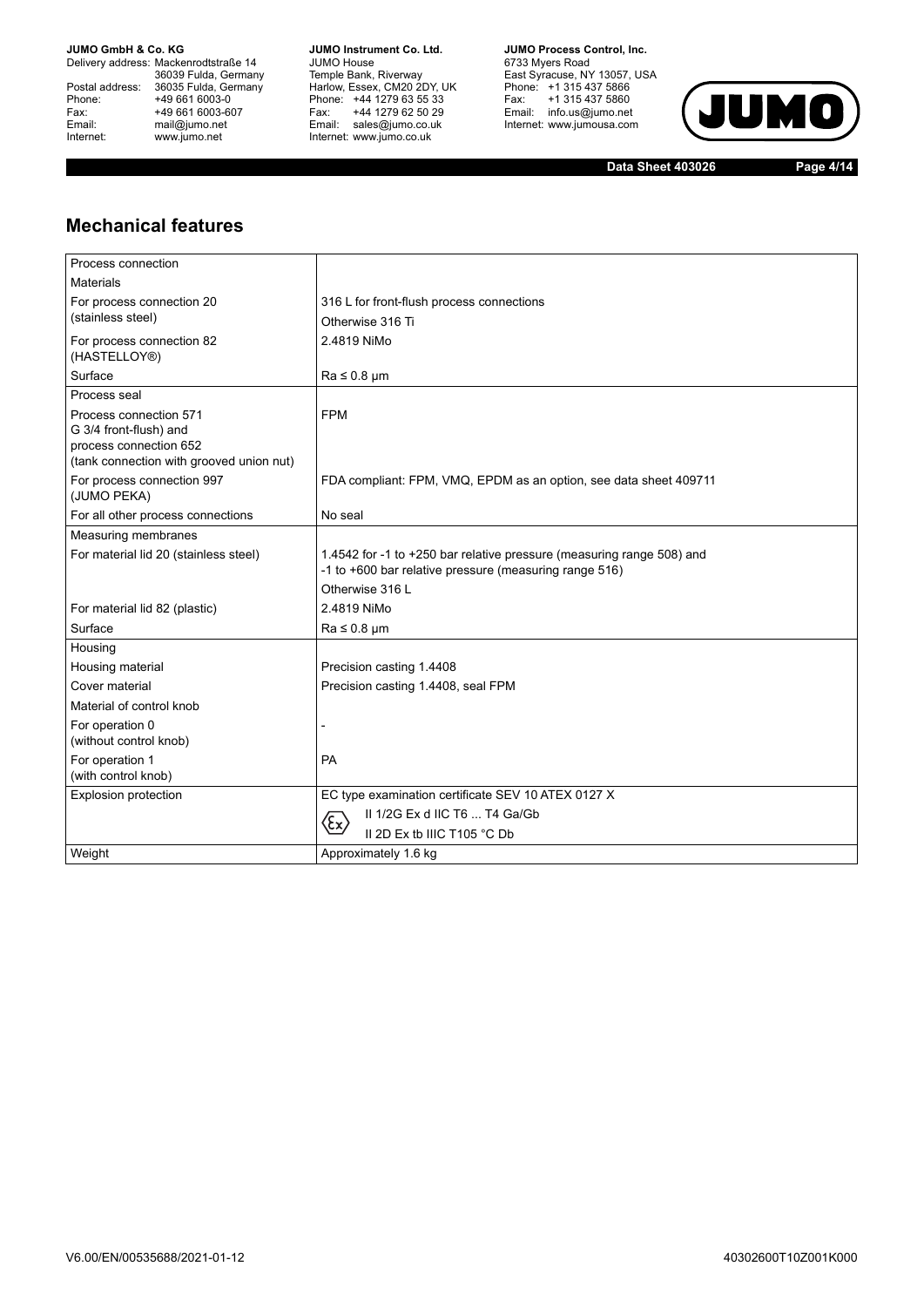Delivery address: Mackenrodtstraße 14 36039 Fulda, Germany<br>Postal address: 36035 Fulda, Germany Phone: +49 661 6003-0<br>
Fax: +49 661 6003-6<br>
Email: mail@jumo.net +49 661 6003-607 mail@jumo.net Internet: www.jumo.net

**JUMO Instrument Co. Ltd.** JUMO House Temple Bank, Riverway<br>Harlow, Essex, CM20 2DY, UK Phone: +44 1279 63 55 33<br>Fax: +44 1279 62 50 29 +44 1279 62 50 29 Email: sales@jumo.co.uk Internet: www.jumo.co.uk

**JUMO Process Control, Inc.** 6733 Myers Road East Syracuse, NY 13057, USA Phone: +1 315 437 5866<br>Fax: +1 315 437 5860 rax. Tribit 437 5000<br>Email: info.us@jumo.net Internet: www.jumousa.com



**Data Sheet 403026 Page 5/14**

## **Environmental influences**

| Admissible temperatures       |                                                       |                                           |                                  |                                     |                                                                        |  |
|-------------------------------|-------------------------------------------------------|-------------------------------------------|----------------------------------|-------------------------------------|------------------------------------------------------------------------|--|
| Operation                     | Version                                               | Temperature<br>class                      | Maximum<br>medium<br>temperature | Ambient<br>temperature <sup>a</sup> | Expanded ambient<br>temperature<br>(extra code 681) <sup>a, b, c</sup> |  |
|                               | II 1/2G Ex d                                          | T6                                        | 70 °C                            | $-40$ to $+60$ °C                   | -50 to +60 $^{\circ}$ C                                                |  |
|                               |                                                       | T <sub>5</sub>                            | 85 °C                            | -40 to +70 $^{\circ}$ C             | -50 to +70 $^{\circ}$ C                                                |  |
|                               |                                                       | T4                                        | 115 $\degree$ C                  | -40 to +85 $^{\circ}$ C             | -50 to +85 $^{\circ}$ C                                                |  |
|                               | $II$ 2D Ex tb                                         | T105 °C                                   | 100 °C                           | -40 to +85 $^{\circ}$ C             | -50 to +85 $^{\circ}$ C                                                |  |
| Storage                       | -40 to +85 $^{\circ}$ C                               |                                           |                                  |                                     |                                                                        |  |
| Admissible humidity           |                                                       |                                           |                                  |                                     |                                                                        |  |
| Operation                     | 100 % including condensation on the device outer case |                                           |                                  |                                     |                                                                        |  |
| Storage                       | 90 % without condensation                             |                                           |                                  |                                     |                                                                        |  |
| Admissible mechanical load    |                                                       |                                           |                                  |                                     |                                                                        |  |
| Vibration strength            | 2 g, 10 to 2000 Hz according to DIN EN 60770-3        |                                           |                                  |                                     |                                                                        |  |
| Shock resistance              |                                                       | 15 g for 6 ms according to IEC 60068-2-27 |                                  |                                     |                                                                        |  |
| Electromagnetic compatibility | According to EN 61326                                 |                                           |                                  |                                     |                                                                        |  |
| Interference emission         | Class $Bd$                                            |                                           |                                  |                                     |                                                                        |  |
| Interference immunity         | Industry                                              |                                           |                                  |                                     |                                                                        |  |
| Protection type               | IP66 according to DIN EN 60529                        |                                           |                                  |                                     |                                                                        |  |

a Under -20 °C limited function: stationary use, increased danger of cable break, display without function; under -30 °C operation of the device not possible.

<sup>b</sup> In the range from -40 to -50 °C the device must be permanently in operation. Furthermore, the lid with the device inspection glass must addi-<br>tionally be protected against mechanical impact and shock effects. Please co

<sup>c</sup> Without SIL

<sup>d</sup> The product is suitable for industrial use as well as for households and small businesses.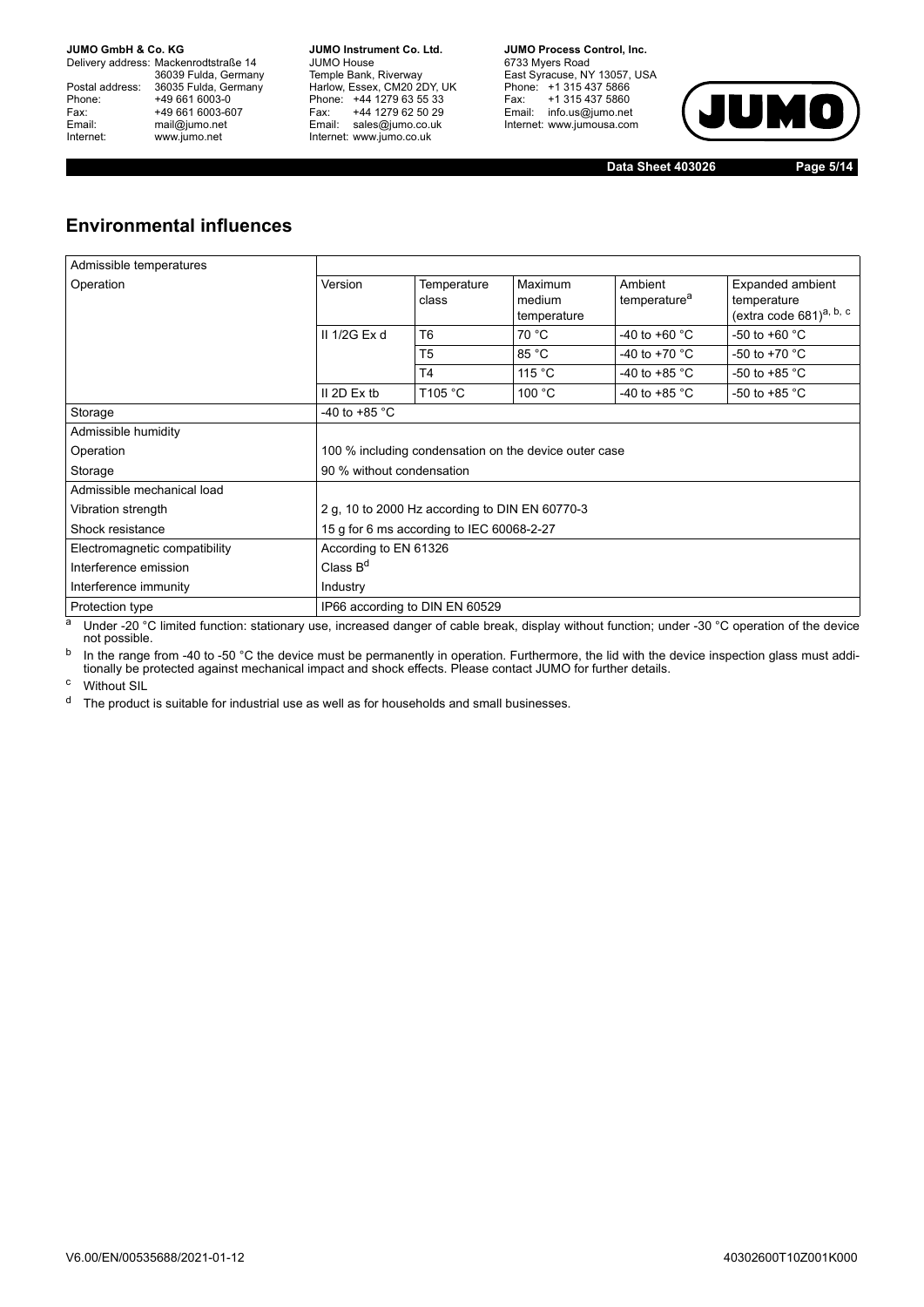Delivery address: Mackenrodtstraße 14 36039 Fulda, Germany<br>Postal address: 36035 Fulda, Germany Phone: +49 661 6003-0<br>
Fax: +49 661 6003-6<br>
Email: mail@jumo.net +49 661 6003-607 Email: mail@jumo.net<br>Internet: www.iumo.net www.jumo.net

**JUMO Instrument Co. Ltd.** JUMO House Temple Bank, Riverway<br>Harlow, Essex, CM20 2DY, UK Phone: +44 1279 63 55 33<br>Fax: +44 1279 62 50 29 +44 1279 62 50 29 Email: sales@jumo.co.uk Internet: www.jumo.co.uk

**JUMO Process Control. Inc.** 6733 Myers Road East Syracuse, NY 13057, USA<br>Phone: +1 315 437 5866<br>Fax: +1 315 437 5860 Email: info.us@jumo.net Internet: www.jumousa.com



**Data Sheet 403026 Page 6/14**

### **Accuracy**

Including non-linearity, hysteresis, non-repeatability, zero point and final value deviation (corresponds to measurement deviations according to IEC 61298-2), calibrated at vertical installation position with the process connection at the bottom

| Relative pressure                                                |                        |                               |                               |                               |
|------------------------------------------------------------------|------------------------|-------------------------------|-------------------------------|-------------------------------|
| Nominal measuring range                                          | $-0.6$ to $+0.6$ bar   | -1 to $+2.5$ bar <sup>a</sup> | $-1$ to $+4$ bar              | -1 to $+10$ bar <sup>a</sup>  |
| Default                                                          | 0 to $0.6$ bar         | 0 to 2.5 bar                  | $0$ to 4 bar                  | $0$ to 10 bar                 |
| measuring range                                                  |                        |                               |                               |                               |
| Smallest MSP <sup>b</sup>                                        | 0.06 <sub>bar</sub>    | 0.1 <sub>bar</sub>            | 0.1 <sub>bar</sub>            | $0.5b$ ar                     |
| Turndown ratio (r) <sup>c</sup>                                  | $r \leq 20$            | $r \leq 50$                   | $r \leq 50$                   | $r \leq 50$                   |
| Non-linearity for reference<br>conditions <sup>d</sup>           | 0.06%                  | 0.04%                         | 0.04%                         | 0.04%                         |
| Accuracy in %                                                    | $r \times 0.12 \%$     | $r \times 0.08 \%$            | $r \times 0.08 \%$            | $r \times 0.08 \%$            |
| of the set MSP<br>Range: -20 to +60 °C                           | for $1 \le r \le 20$   | for $1 \le r \le 50$          | for $1 \le r \le 50$          | for $1 \le r \le 50$          |
| Accuracy in %                                                    | $r \times 0.18 \%$     | $r \times 0.12 \%$            | $r \times 0.12 \%$            | $r \times 0.12 \%$            |
| of the set MSP                                                   | for $1 \le r \le 20^e$ | for $1 \le r \le 50$          | for $1 \le r \le 50$          | for $1 \le r \le 50$          |
| Range: -40 to -20 °C                                             |                        |                               |                               |                               |
| or 60 to 85 °C                                                   |                        |                               |                               |                               |
| Long-term stability in %<br>as of the nominal measuring          | $0.1\%$ /year          |                               |                               |                               |
| range                                                            |                        |                               |                               |                               |
| Relative pressure                                                |                        |                               |                               |                               |
| Nominal measuring range                                          | $-1$ to $+25$ bar      | $-1$ to $+100$ bar            | -1 to $+250$ bar <sup>a</sup> | -1 to $+600$ bar <sup>a</sup> |
| Default                                                          | $0$ to 25 bar          | 0 to 100 bar                  | 0 to 250 bar                  | 0 to 600 bar                  |
| measuring range                                                  |                        |                               |                               |                               |
| <b>Smallest MSP</b>                                              | $0.5b$ ar              | 5 bar                         | 12.5 bar                      | 30 bar                        |
| Turndown ratio (r) <sup>c</sup>                                  | $r \leq 52$            | $r \leq 20$                   | $r \leq 20$                   | $r \leq 20$                   |
| Non-linearity for reference<br>conditions <sup>d</sup>           | 0.04%                  | 0.04%                         | 0.04%                         | 0.08%                         |
| Accuracy in %                                                    | $r \times 0.08 \%$     | $r \times 0.08 \%$            | $r \times 0.08 \%$            | $r \times 0.16 \%$            |
| of the set MSP                                                   | for $1 \le r \le 52$   | for $1 \le r \le 20$          | for $1 \le r \le 20$          | for $1 \le r \le 20$          |
| Range: - 20 to +60 °C                                            |                        |                               |                               |                               |
| Accuracy in %<br>of the set MSP                                  | $r \times 0.12 \%$     | $r \times 0.12 \%$            | $r \times 0.12 \%$            | $r \times 0.24 \%$            |
| Range: -40 to -20 °C                                             | for $1 \le r \le 52$   | for $1 \le r \le 20$          | for $1 \le r \le 20$          | for $1 \le r \le 20$          |
| or 60 to 85 °C                                                   |                        |                               |                               |                               |
| Long-term stability in %<br>as of the nominal measuring<br>range | $0.1\%$ /year          |                               |                               |                               |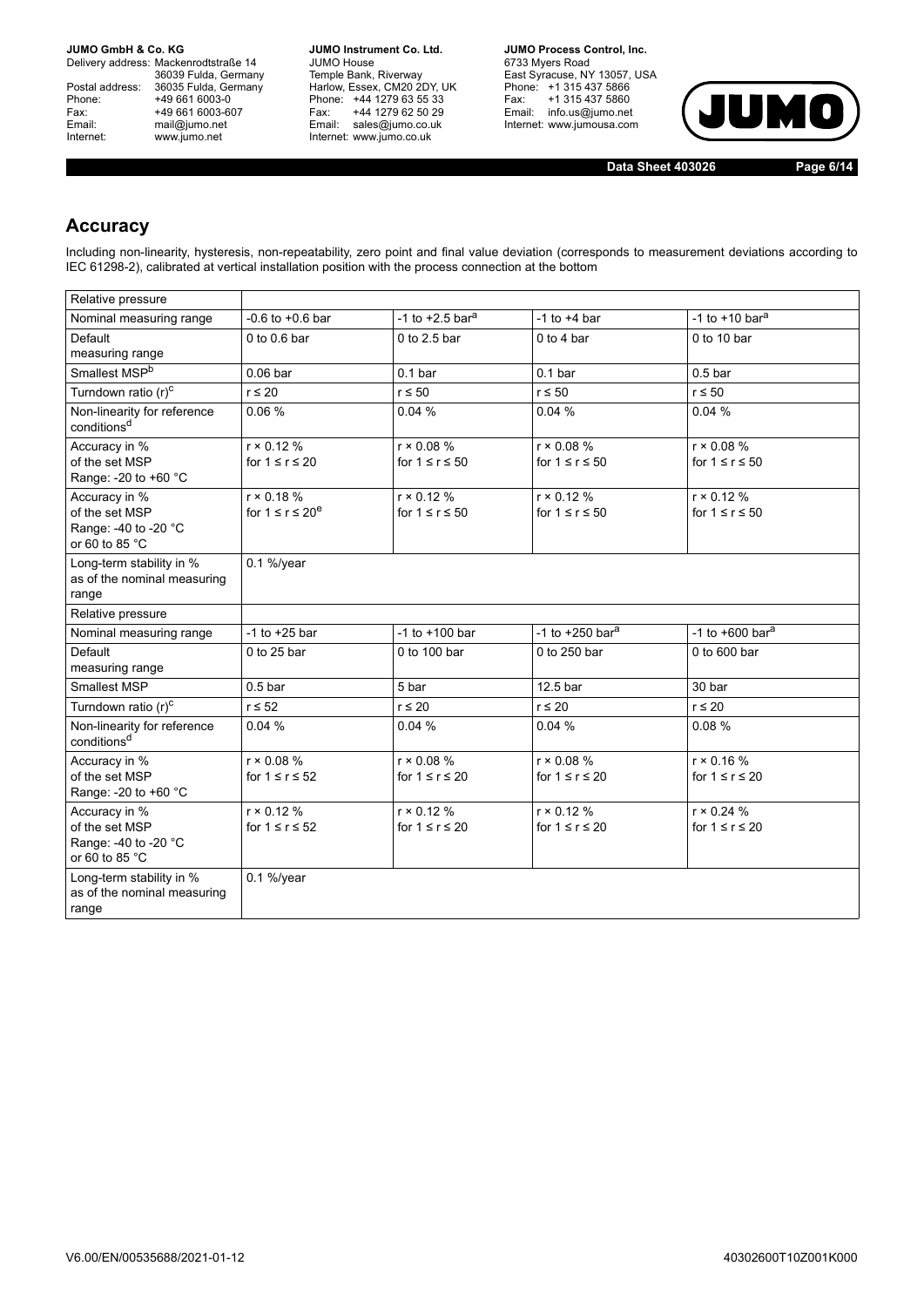Delivery address: Mackenrodtstraße 14 36039 Fulda, Germany<br>Postal address: 36035 Fulda, Germany Phone: +49 661 6003-0<br>
Fax: +49 661 6003-6<br>
Email: mail@jumo.net +49 661 6003-607 Email: mail@jumo.net<br>Internet: www.iumo.net www.jumo.net

**JUMO Instrument Co. Ltd.** JUMO House Temple Bank, Riverway<br>Harlow, Essex, CM20 2DY, UK Phone: +44 1279 63 55 33<br>Fax: +44 1279 62 50 29 +44 1279 62 50 29 Email: sales@jumo.co.uk Internet: www.jumo.co.uk

**JUMO Process Control, Inc.** 6733 Myers Road East Syracuse, NY 13057, USA<br>Phone: +1 315 437 5866<br>Fax: +1 315 437 5860 Email: info.us@jumo.net Internet: www.jumousa.com



**Data Sheet 403026 Page 7/14**

| Absolute pressure                                                         |                                              |                                            |                                            |                                            |
|---------------------------------------------------------------------------|----------------------------------------------|--------------------------------------------|--------------------------------------------|--------------------------------------------|
| Nominal measuring range                                                   | 0 to 0.6 bar                                 | 0 to 2.5 bar <sup>a</sup>                  | 0 to 4 bar                                 | 0 to 10 $bara$                             |
| Default<br>measuring range                                                | $0$ to $0.6$ bar                             | $0$ to 2.5 bar                             | $0$ to 4 bar                               | $0$ to 10 bar                              |
| Smallest MSP <sup>b</sup>                                                 | $0.06$ bar                                   | 0.1 <sub>bar</sub>                         | 0.1 <sub>bar</sub>                         | $0.5b$ ar                                  |
| Turndown ratio (r) <sup>c</sup>                                           | $r \leq 10$                                  | $r \leq 20$                                | $r \leq 40$                                | $r \leq 20$                                |
| Non-linearity for reference<br>conditions <sup>d</sup>                    | 0.12%                                        | 0.04%                                      | 0.04%                                      | 0.04%                                      |
| Accuracy in %<br>of the set MSP<br>Range: -20 to +60 °C                   | $r \times 0.24 \%$<br>for $1 \le r \le 10$   | $r \times 0.08 \%$<br>for $1 \le r \le 20$ | $r \times 0.08 \%$<br>for $1 \le r \le 40$ | $r \times 0.08 \%$<br>for $1 \le r \le 20$ |
| Accuracy in %<br>of the set MSP<br>Range: -40 to -20 °C<br>or 60 to 85 °C | $r \times 0.36 \%$<br>for $1 \le r \le 10^e$ | $r \times 0.16 \%$<br>for $1 \le r \le 20$ | $r \times 0.16 \%$<br>for $1 \le r \le 40$ | $r \times 0.16 \%$<br>for $1 \le r \le 20$ |
| Long-term stability in %<br>as of the nominal measuring<br>range          | $0.1\%$ /year                                |                                            |                                            |                                            |
| Absolute pressure                                                         |                                              |                                            |                                            |                                            |
| Nominal measuring range                                                   | 0 to 25 bar                                  | 0 to 100 bar                               |                                            |                                            |
| Default<br>measuring range                                                | 0 to 25 bar                                  | 0 to 100 bar                               |                                            |                                            |
| Smallest MSP <sup>b</sup>                                                 | 0.5 <sub>b</sub>                             | 5 bar                                      |                                            |                                            |
| Turndown ratio (r) <sup>c</sup>                                           | $r \leq 50$                                  | $r \leq 20$                                |                                            |                                            |
| Non-linearity for reference<br>conditions <sup>d</sup>                    | 0.04%                                        | 0.04%                                      |                                            |                                            |
| Accuracy in %<br>of the set MSP<br>Range: -20 to +60 °C                   | $r \times 0.08 \%$<br>for $1 \le r \le 50$   | $r \times 0.08 \%$<br>for $1 \le r \le 20$ |                                            |                                            |
| Accuracy in %<br>of the set MSP<br>Range: -40 to -20 °C<br>or 60 to 85 °C | $r \times 0.16 \%$<br>for $1 \le r \le 50$   | $r \times 0.12 \%$<br>for $1 \le r \le 20$ |                                            |                                            |
| Long-term stability in %<br>as of the nominal measuring<br>range<br>а     | $0.1\%$ /year                                |                                            |                                            |                                            |
| <b>Without SIL</b>                                                        |                                              |                                            |                                            |                                            |

 $<sup>b</sup>$  MSP = measuring span</sup>

 $\cdot$  r = span of the nominal measuring range ÷ adjusted measuring span

<sup>d</sup> Reference conditions: ambient temperature 20 °C ( $\pm$ 3 K), air pressure 1000 hPa ( $\pm$ 25 hPa)

<sup>e</sup> Only up to -30 °C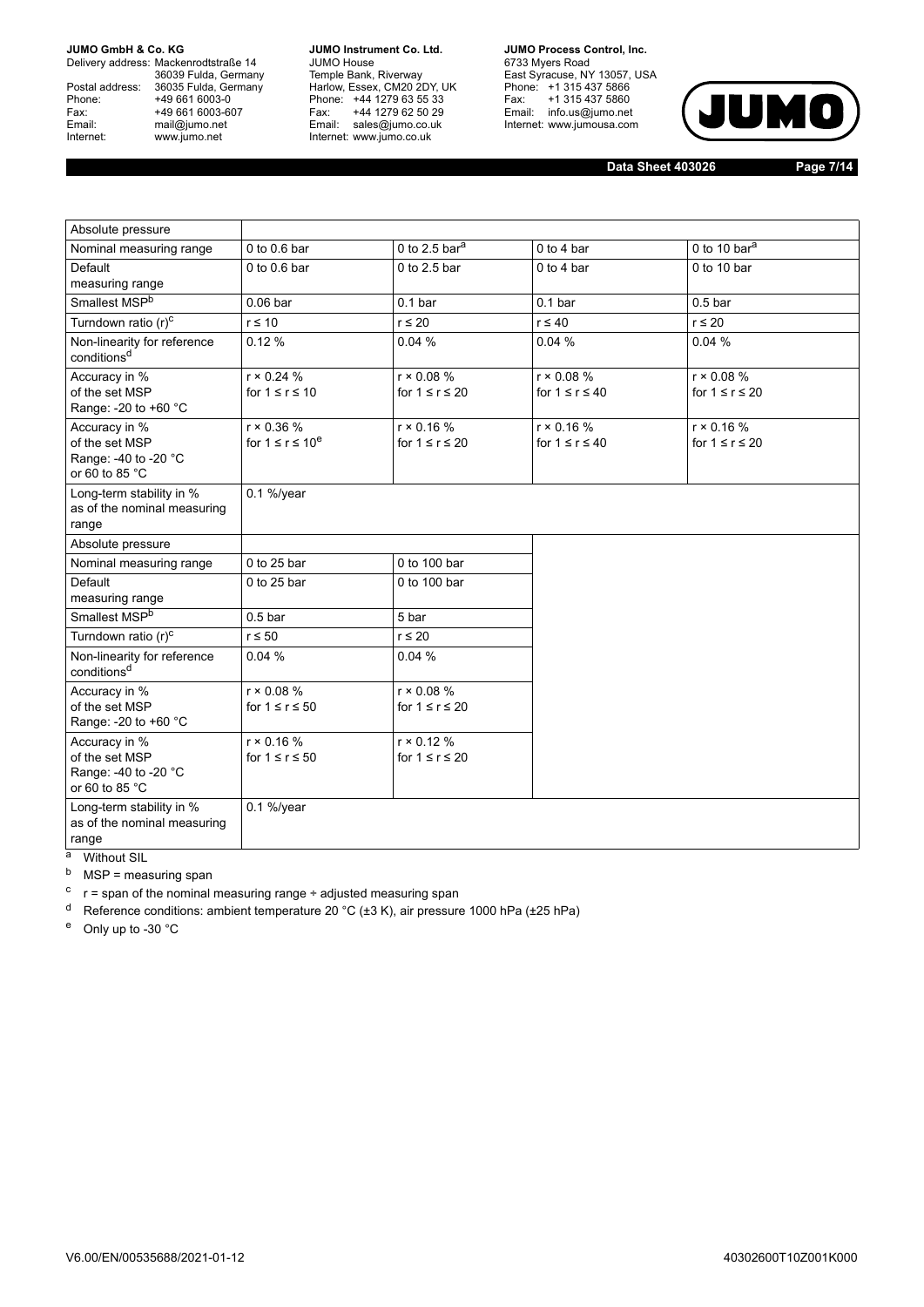Delivery address: Mackenrodtstraße 14 36039 Fulda, Germany<br>Postal address: 36035 Fulda, Germany Phone: +49 661 6003-0<br>
Fax: +49 661 6003-6<br>
Email: mail@jumo.net +49 661 6003-607 Email: mail@jumo.net<br>Internet: www.iumo.net www.jumo.net

**JUMO Instrument Co. Ltd.** JUMO House Temple Bank, Riverway<br>Harlow, Essex, CM20 2DY, UK<br>Phone: +44 1279 63 55 33 Fax: +44 1279 62 50 29<br>Email: sales@jumo.co.uk Internet: www.jumo.co.uk

**JUMO Process Control. Inc.** 6733 Myers Road East Syracuse, NY 13057, USA<br>Phone: +1 315 437 5866<br>Fax: +1 315 437 5860 Email: info.us@jumo.net Internet: www.jumousa.com



**Data Sheet 403026 Page 8/14**

## **Approvals and approval marks**

| <b>ATEX</b>                        |                                                  |
|------------------------------------|--------------------------------------------------|
| Testing agency                     | Eurofins Electrosuisse Product Testing AG        |
| Certificates/certification numbers | SEV 10 ATEX 0127 X                               |
| Inspection basis                   | EN 60079-0, EN 60079-1, EN 60079-26, EN 60079-31 |
| Valid for                          | Type 4043026/                                    |
| <b>EAC</b>                         |                                                  |
| Testing agency                     | <b>RU</b>                                        |
| Certificates/certification numbers | RU C-DE.ME92.B.00440                             |
| Inspection basis                   | -                                                |
| Valid for                          | Extra code 226                                   |
| SIL                                |                                                  |
| Testing agency                     | <b>TÜV Nord</b>                                  |
| Certificates/certification numbers | No. SEBS-A. 140944/16 V1.0                       |
| Inspection basis                   | DIN EN 61508/-1/-2                               |
| Valid for                          | Basic type extension 2                           |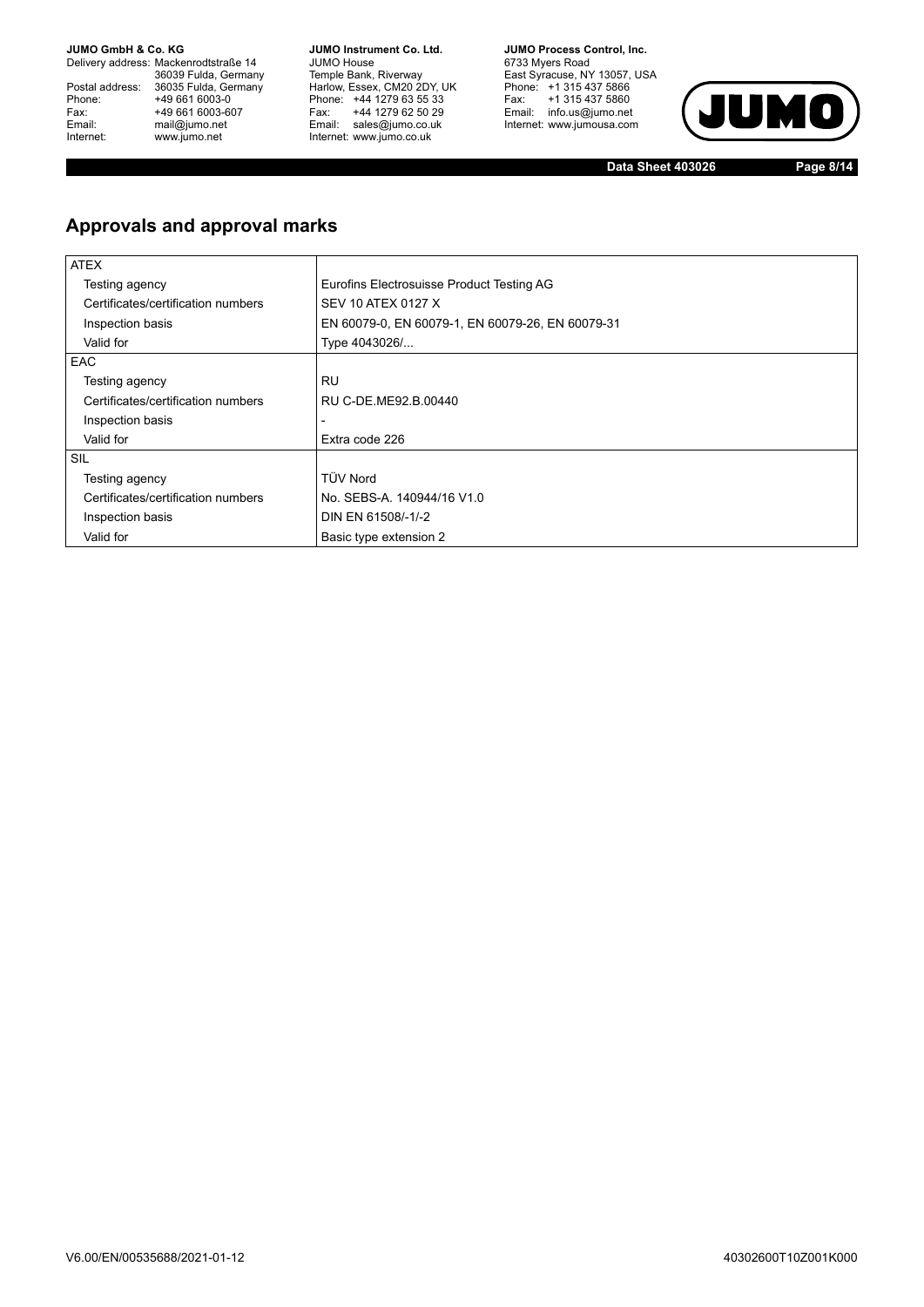Delivery address: Mackenrodtstraße 14 36039 Fulda, Germany<br>Postal address: 36035 Fulda, Germany Phone: +49 661 6003-0<br>
Fax: +49 661 6003-6<br>
Email: mail@jumo.net +49 661 6003-607 Email: mail@jumo.net<br>Internet: www.iumo.net www.jumo.net

**JUMO Instrument Co. Ltd.** JUMO House Temple Bank, Riverway<br>Harlow, Essex, CM20 2DY, UK Phone: +44 1279 63 55 33<br>Fax: +44 1279 62 50 29 +44 1279 62 50 29 Email: sales@jumo.co.uk Internet: www.jumo.co.uk

**JUMO Process Control, Inc.** 6733 Myers Road East Syracuse, NY 13057, USA<br>Phone: +1 315 437 5866<br>Fax: +1 315 437 5860 Email: info.us@jumo.net Internet: www.jumousa.com



**Data Sheet 403026 Page 9/14**

# **Dimensions**



## **Process connections**









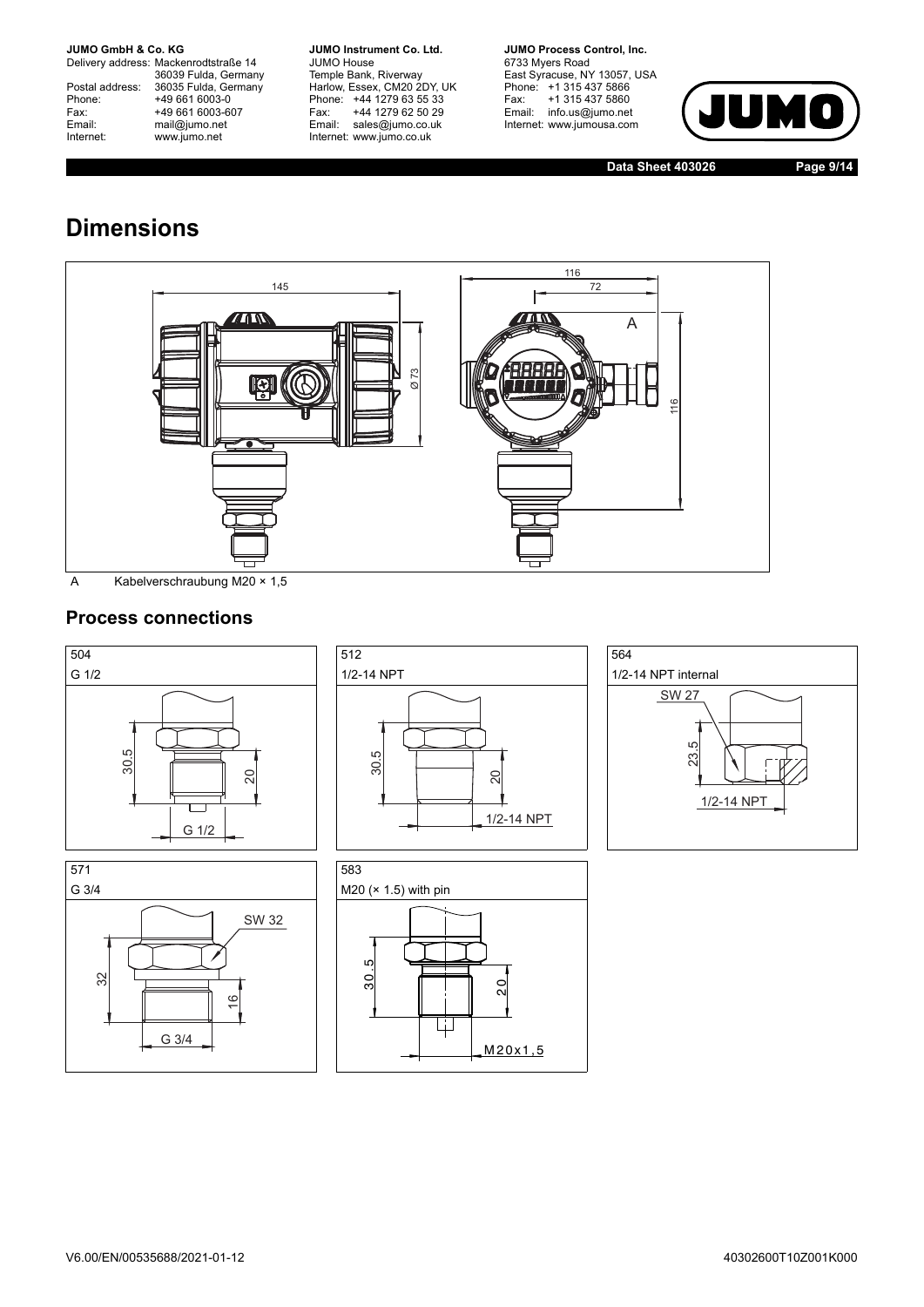Delivery address: Mackenrodtstraße 14 36039 Fulda, Germany<br>Postal address: 36035 Fulda, Germany Phone: +49 661 6003-0<br>
Fax: +49 661 6003-6<br>
Email: mail@jumo.net +49 661 6003-607 mail@jumo.net Internet: www.jumo.net

**JUMO Instrument Co. Ltd.** JUMO House Temple Bank, Riverway<br>Harlow, Essex, CM20 2DY, UK Phone: +44 1279 63 55 33<br>Fax: +44 1279 62 50 29 +44 1279 62 50 29 Email: sales@jumo.co.uk Internet: www.jumo.co.uk

**JUMO Process Control. Inc.** 6733 Myers Road East Syracuse, NY 13057, USA<br>Phone: +1 315 437 5866<br>Fax: +1 315 437 5860 Email: info.us@jumo.net Internet: www.jumousa.com



**Data Sheet 403026 Page 10/14**





Tank connection with grooved union nut



JUMO PEKA



#### **Dimensions of the process connections 604, 606, 613, and 616**

| Connection | <b>DN</b> | D1     | D <sub>2</sub>     | D <sub>3</sub> | D <sub>4</sub> | <u>ь</u> | L <sub>2</sub> |
|------------|-----------|--------|--------------------|----------------|----------------|----------|----------------|
| 604        | 25        | Ø 44   | Ø 35               | Rd 52 × 1/6"   | Ø63            | 15       | 21             |
| 606        | 40        | Ø 56   | Ø 48               | Rd 65 × 1/6"   | Ø 78           |          |                |
| 613        | 25        | Ø 43,5 | $\varnothing$ 50.5 |                |                |          |                |
| 616        | 50        | Ø 56,5 | Ø 64               |                |                |          |                |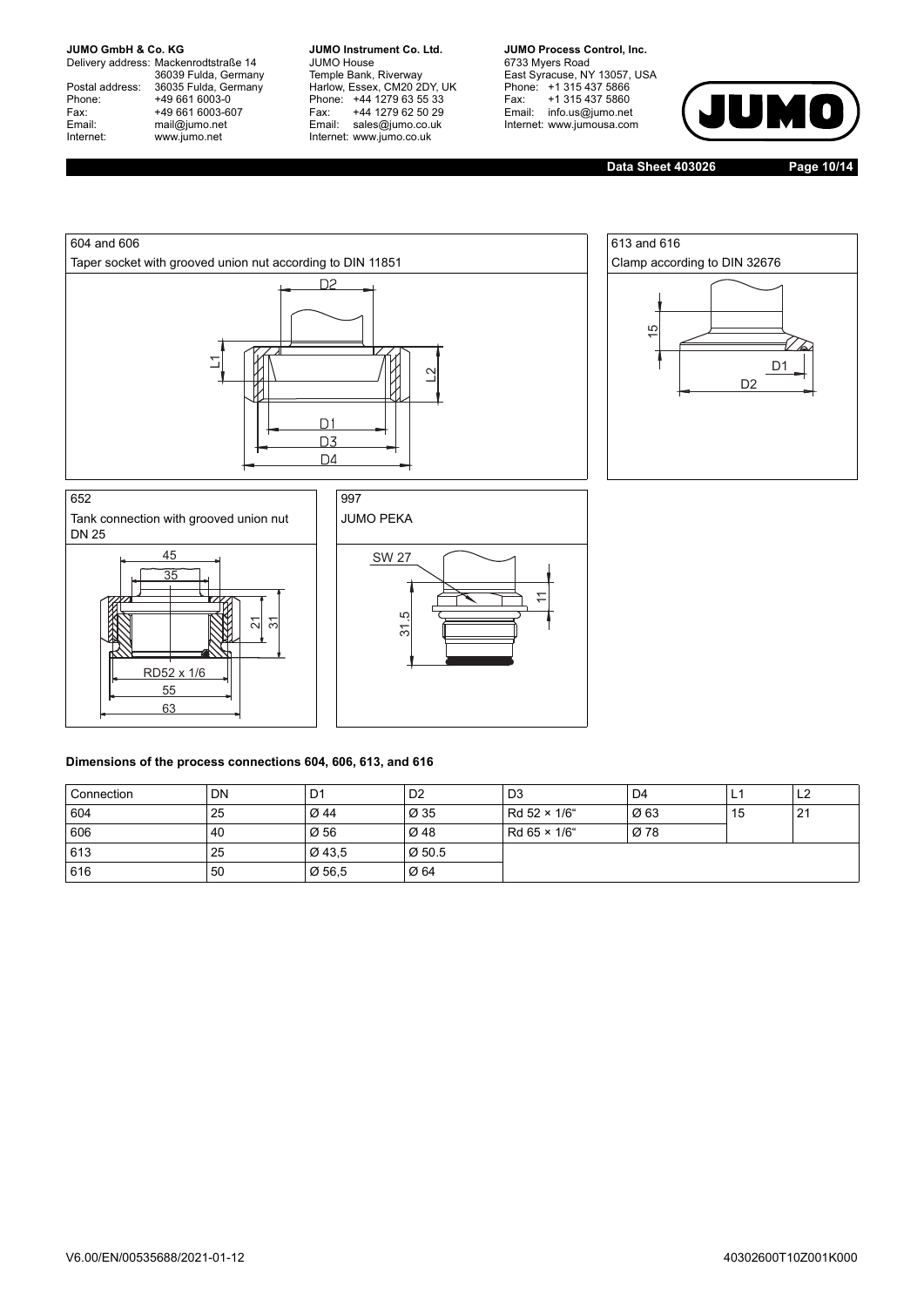Delivery address: Mackenrodtstraße 14 36039 Fulda, Germany<br>Postal address: 36035 Fulda, Germany Phone: +49 661 6003-0<br>
Fax: +49 661 6003-6<br>
Email: mail@jumo.net +49 661 6003-607 mail@jumo.net Internet: www.jumo.net

**JUMO Instrument Co. Ltd.** JUMO House Temple Bank, Riverway<br>Harlow, Essex, CM20 2DY, UK Phone: +44 1279 63 55 33<br>Fax: +44 1279 62 50 29 +44 1279 62 50 29 Email: sales@jumo.co.uk Internet: www.jumo.co.uk

**JUMO Process Control. Inc.** 6733 Myers Road East Syracuse, NY 13057, USA Phone: +1 315 437 5866<br>Fax: +1 315 437 5860 Email: info.us@jumo.net Internet: www.jumousa.com



**Data Sheet 403026 Page 11/14**

# **Connection diagram**

The connection diagram in the data sheet provides preliminary information about the connection options. For the electrical connection, only use the installation instructions or the operating manual. The knowledge and the correct technical compliance with the safety information and warnings contained in these documents are mandatory for mounting, electrical connection, and startup as well as for safety during operation.

| <b>Connection</b>                                   |               | <b>Terminal assignment</b> |
|-----------------------------------------------------|---------------|----------------------------|
| Voltage supply                                      | DC 12 to 36 V | $1+$                       |
|                                                     |               | $2L -$                     |
|                                                     |               |                            |
| Output                                              |               | $1L+$                      |
| 4 to 20 mA, two-wire                                |               | $2L -$                     |
| Load-independent current: 4 to 20 mA                |               |                            |
| In voltage supply                                   |               |                            |
| Test connection for current output                  |               | TEST+                      |
| Internal resistance of the ammeter $\leq 10 \Omega$ |               | TEST-                      |
| Test connection for $\mathsf{HART}\circledcirc$     |               | HART +                     |
| The burden must be present!                         |               | HART-                      |
| FE (functional grounding conductor)                 |               | 3                          |
|                                                     |               |                            |
| Grounding or potential equalization                 |               | Outside of the housing     |

#### **Cable gland**

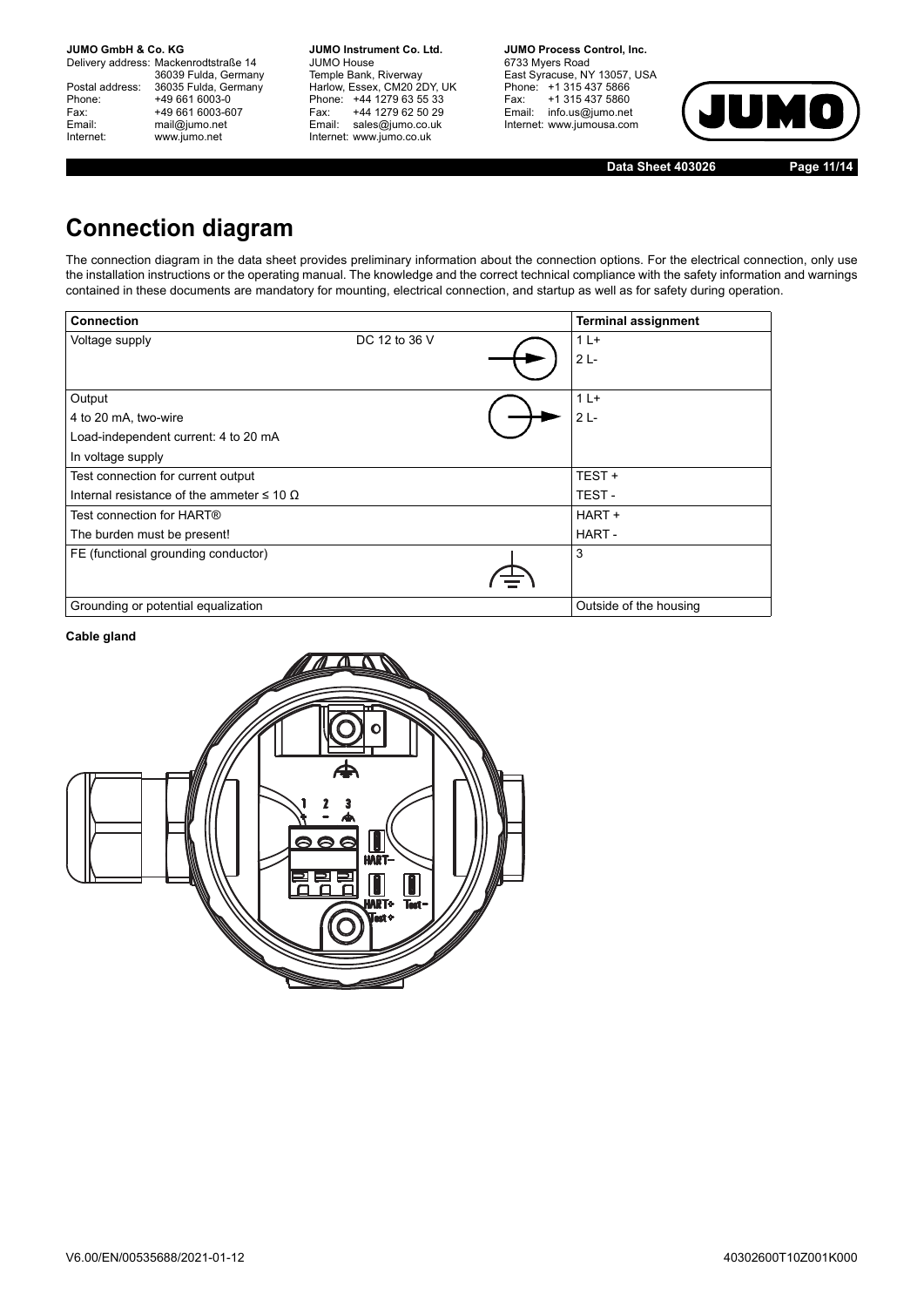Delivery address: Mackenrodtstraße 14 36039 Fulda, Germany<br>Postal address: 36035 Fulda, Germany Phone: +49 661 6003-0<br>
Fax: +49 661 6003-6<br>
Email: mail@jumo.net +49 661 6003-607 Email: mail@jumo.net<br>Internet: www.iumo.net www.jumo.net

**JUMO Instrument Co. Ltd.** JUMO House Temple Bank, Riverway<br>Harlow, Essex, CM20 2DY, UK<br>Phone: +44 1279 63 55 33 Fax: +44 1279 62 50 29 Fax: +44 1279 62 50 29<br>Email: sales@jumo.co.uk Internet: www.jumo.co.uk

**JUMO Process Control. Inc.** 6733 Myers Road East Syracuse, NY 13057, USA<br>Phone: +1 315 437 5866<br>Fax: +1 315 437 5860 Email: info.us@jumo.net Internet: www.jumousa.com



**Data Sheet 403026 Page 12/14**

# **Order details**

|        | (1) | <b>Basic type</b>                                                                     |
|--------|-----|---------------------------------------------------------------------------------------|
| 403026 |     | JUMO dTRANS p20 Ex d - process pressure transmitter with flameproof enclosure         |
|        | (2) | <b>Basic type extension</b>                                                           |
| 0      |     | None                                                                                  |
| 2      |     | SIL <sup>a</sup>                                                                      |
| 9      |     | Special version                                                                       |
|        | (3) | <b>Display</b>                                                                        |
| 0      |     | None                                                                                  |
| 1      |     | With display                                                                          |
|        | (4) | Operation                                                                             |
| 0      |     | None                                                                                  |
| 1      |     | With control knob                                                                     |
|        | (5) | Input - nominal measuring range                                                       |
| 450    |     | -600 to +600 mbar relative pressure                                                   |
| 473    |     | -1 to +2.5 bar relative pressure                                                      |
| 513    |     | -1 to +4 bar relative pressure                                                        |
| 472    |     | -1 to +10 bar relative pressure                                                       |
| 514    |     | -1 to +25 bar relative pressure                                                       |
| 515    |     | -1 to +100 bar relative pressure <sup>b</sup>                                         |
| 508    |     | -1 to +250 bar relative pressure                                                      |
| 516    |     | -1 to +600 bar relative pressure <sup>c</sup>                                         |
| 487    |     | 0 to 0.6 bar absolute pressure                                                        |
| 490    |     | 0 to 2.5 bar absolute pressure                                                        |
| 491    |     | 0 to 4 bar absolute pressure                                                          |
| 493    |     | 0 to 10 bar absolute pressure                                                         |
| 495    |     | 0 to 25 bar absolute pressure                                                         |
| 507    |     | 0 to 100 bar absolute pressure                                                        |
|        | (6) | Output                                                                                |
| 410    |     | 4 to 20 mA, two-wire with HART® protocol                                              |
|        | (7) | <b>Process connection</b>                                                             |
| 504    |     | G 1/2 according to DIN EN 837                                                         |
| 512    |     | 1/2-14 NPT according to DIN 837                                                       |
| 564    |     | 1/2-14 NPT internal                                                                   |
| 571    |     | G 3/4 front-flush according to DIN EN ISO 228-1                                       |
| 583    |     | M20 $(x 1.5)$ with pin                                                                |
| 604    |     | Taper socket with grooved union nut DN 25 according to DIN 11851 (dairy pipe fitting) |
| 606    |     | Taper socket with grooved union nut DN 40 according to DIN 11851 (dairy pipe fitting) |
| 613    |     | Clamp connection DN 25/32/40 according to DIN32676                                    |
| 616    |     | Clamp connection DN 50 according to DIN 32676/2" ISO 2852                             |
| 652    |     | Tank connection with grooved union nut DN 25                                          |
| 997    |     | JUMO PEKA hygienic process connection                                                 |
| 998    |     | Diaphragm seal process connection                                                     |
|        | (8) | Process connection material                                                           |
| 20     |     | CrNi (stainless steel)                                                                |
| 82     |     | NiMo <sup>d</sup>                                                                     |
|        | (9) | Measuring system, filling medium                                                      |
| 00     |     | Withoute                                                                              |
| 01     |     | Silicon oil                                                                           |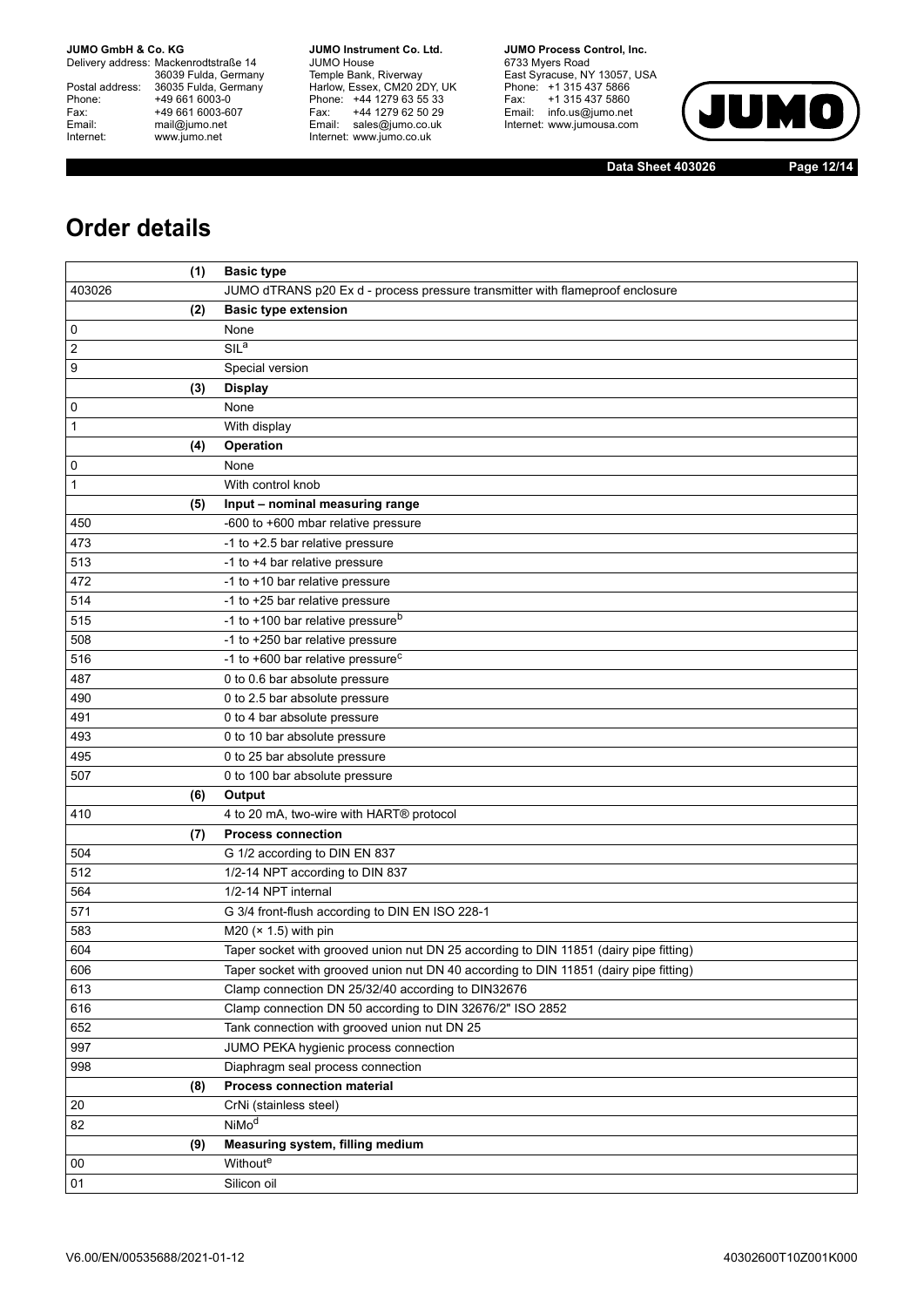Delivery address: Mackenrodtstraße 14 36039 Fulda, Germany Postal address: 36035 Fulda, Germany<br>Phone: +49 661 6003-0 Phone: +49 661 6003-0<br>Fax: +49 661 6003-6 Fax: +49 661 6003-607<br>
Fmail: mail@iumo.net mail@jumo.net Internet: www.jumo.net

**-BUMO Instrument Co. Ltd.** JUMO House Temple Bank, Riverway Harlow, Essex, CM20 2DY, UK Phone: +44 1279 63 55 33<br>Fax: +44 1279 62 50 29 +44 1279 62 50 29 Email: sales@jumo.co.uk Internet: www.jumo.co.uk

**-BURG Process Control Inc.** 6733 Mvers Road East Syracuse, NY 13057, USA Phone: +1 315 437 5866<br>Fax: +1 315 437 5860 +1 315 437 5860 Email: info.us@jumo.net Internet: www.jumousa.com



**Data Sheet 403026 Page 13/14**

| (10) | <b>Extra codes</b>                             |
|------|------------------------------------------------|
| 000  | None                                           |
| 100  | Customer-specific factory setting <sup>t</sup> |
| 226  | GOST/EAC approval <sup>g</sup>                 |
| 452  | Wetted, electrolytically polished parts        |
| 591  | Choke in the pressure channel                  |
| 624  | Oil and grease free                            |
| 630  | Enlarged pressure channel                      |
| 634  | <b>TAG</b> number                              |
| 635  | NACE manufacturer's declaration <sup>h</sup>   |
| 681  | Expanded admissible ambient temperature        |
| 932  | HART <sup>®</sup> version 5                    |

a SIL is only available with 4 to 20 mA, two-wire with HART® protocol, HART® version 5. SIL devices are not available with extended permissible ambient temperature. SIL devices are always delivered with display.

b Not available with taper socket with union nut DN 25 and DN 40, clamp connection DN 25 and DN 50.

 $\rm ^c$  Not available with G 3/4, taper socket with union nut DN 25 and DN 40, clamp connection DN 25/32/40 and DN 50 and also not with the hygienic<br>process connection JUMO PEKA.

<sup>d</sup> The process connection material NiMo ist not available with the following measuring ranges: -600 to +600 mbar, -1 to +2.5 bar, -1 to +4 bar, -1 to +10 bar, 0 to 600 mbar, 0 to 2.5 bar, 0 to 4 bar, 0 to 10 bar.

<sup>e</sup> Only for -1 to +250 bar relative pressure and -1 to +600 bar relative pressure.

<sup>f</sup> Please specify the setting you want in plain text. For default setting see "Accuracy" section in the data sheet.

<sup>g</sup> Upon request

h Only with NiMo and 1/2-14 NPT and 1/2-14 NPT internal.

|               |  |                          | (3) |        | (4) |        | (5) |                          | (6) |        |     |                          | (8) |        | (9) | (10) |
|---------------|--|--------------------------|-----|--------|-----|--------|-----|--------------------------|-----|--------|-----|--------------------------|-----|--------|-----|------|
| Order code    |  | $\sim$                   |     | $\sim$ |     | $\sim$ |     | $\overline{\phantom{a}}$ |     | $\sim$ |     | $\overline{\phantom{a}}$ |     | $\sim$ |     |      |
| Order example |  | $\overline{\phantom{0}}$ |     | $\sim$ |     | $\sim$ | 514 | $\overline{\phantom{0}}$ | 410 |        | 504 |                          | 20  |        | 01  | 000  |

## **Accessories**

| Designation                                             | Part no. |
|---------------------------------------------------------|----------|
| <b>PC</b> interface with USB/TTL converter <sup>a</sup> | 00456352 |
| HART® modem USB <sup>b</sup>                            | 00443447 |
| Measuring device holder for wall and 2" pipe            | 00597711 |

| Designation                                                                               | Data sheet |
|-------------------------------------------------------------------------------------------|------------|
| Valve manifolds                                                                           | 409706     |
| Diaphragm seal with dairy pipe fitting DIN 11851                                          | 409772     |
| Diaphragm seal with clamp connection                                                      | 409774     |
| Druckmittler mit DRD-Flansch oder VARIVENT®-Stutzen                                       | 409776     |
| Diaphragm seal with ISS/SMS/RJT socket and (grooved) union nut                            | 409778     |
| Membrane diaphragm seal 4MDV-10                                                           | 409780     |
| Diaphragm seal with screw-in thread DIN ISO 228/1 or ANSI B1.201                          | 409782     |
| Diaphragm seal with flange connection DIN EN 1092-1 with sealing strip form B1            | 409784     |
| Diaphragm seal with flange connection according to ANSI B 16.5 with sealing strip form RF | 409786     |

<sup>a</sup> The PC interface cable is the connection between the JUMO interface of the differential pressure transmitter and the USB interface of a PC.

b The HART® modem is the connection between the HART® interface of the differential pressure transmitter and the USB interface of a PC.